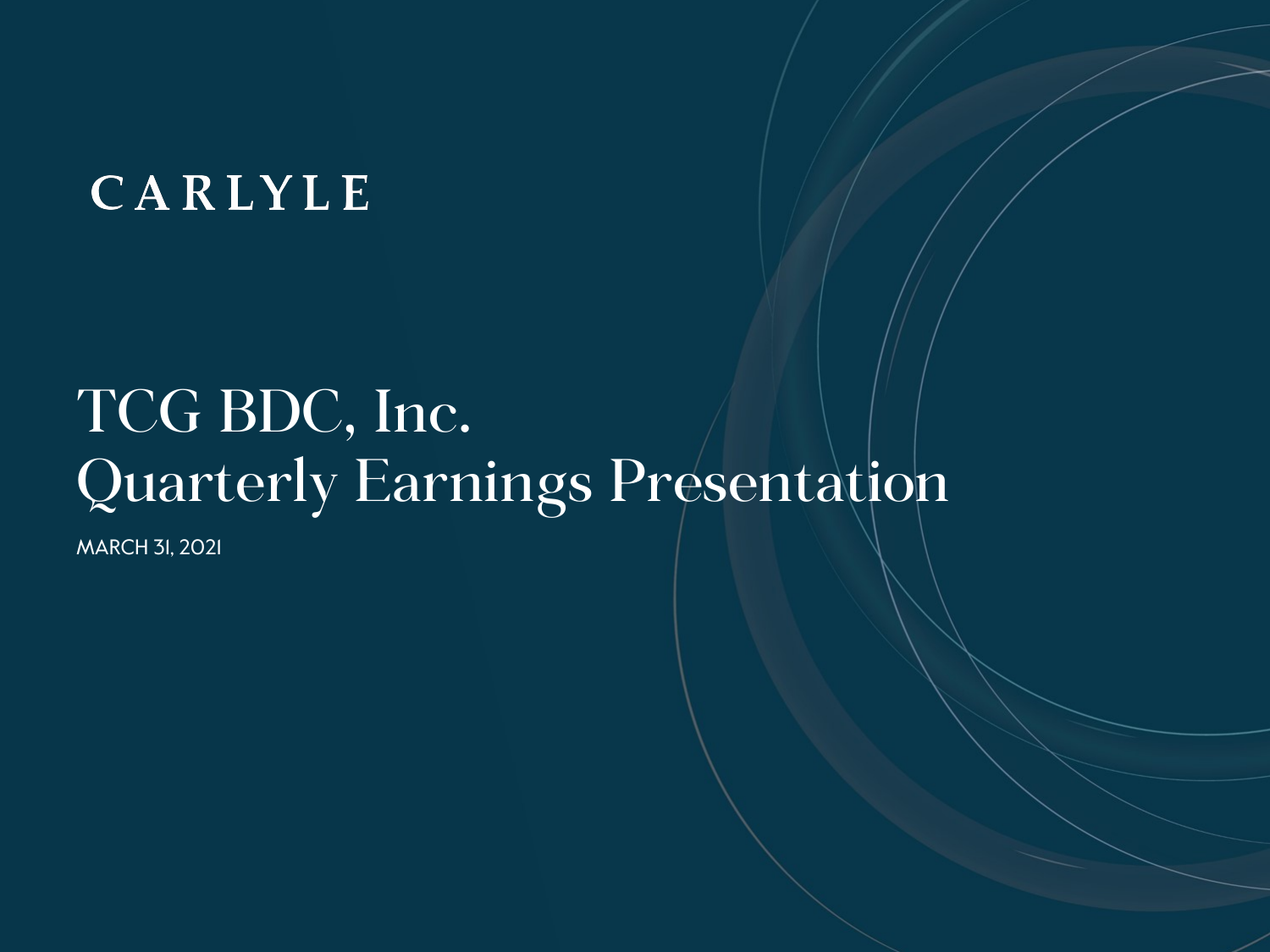### **Disclaimer and Forward-Looking Statement**

This presentation (the "Presentation") has been prepared by TCG BDC, Inc. (together with its consolidated subsidiaries, "we," "us," "our," "TCG BDC" or the "Company") (NASDAQ: CGBD) and may only be used for informational purposes only. This Presentation should be viewed in conjunction with the earnings conference call of the Company held on May 5, 2021 and the Company's Annual Report on Form 10-K for the year ended December 31, 2020. The information contained herein may not be used, reproduced, referenced, quoted, linked by website, or distributed to others, in whole or in part, except as agreed in writing by the Company.

This Presentation does not constitute a prospectus and should under no circumstances be understood as an offer to sell or the solicitation of an offer to buy our common stock or any other securities nor will there be any sale of the common stock or any other securities in any state or jurisdiction in which such offer, solicitation or sale would be unlawful prior to the registration or qualification under the securities laws of such state or jurisdiction.

This Presentation provides limited information regarding the Company and is not intended to be taken by, and should not be taken by, any individual recipient as investment advice, a recommendation to buy, hold or sell, or an offer to sell or a solicitation of offers to purchase, our common stock or any other securities that may be issued by the Company, or as legal, accounting or tax advice. An investment in securities of the type described herein presents certain risks.

This Presentation may contain forward-looking statements that involve substantial risks and uncertainties. You can identify these statements by the use of forwardlooking terminology such as "anticipates," "believes," "expects," "intends," "will," "should," "may," "plans," "continue," "believes," "seeks," "estimates," "would," "could," "targets," "projects," "outlook," "potential," "predicts" and variations of these words and similar expressions to identify forward-looking statements, although not all forward-looking statements include these words. You should read statements that contain these words carefully because they discuss our plans, strategies, prospects and expectations concerning our business, operating results, financial condition and other similar matters. We believe that it is important to communicate our future expectations to our investors. There may be events in the future, however, that we are not able to predict accurately or control. You should not place undue reliance on these forward-looking statements, which speak only as of the date on which we make them. Factors or events that could cause our actual results to differ, possibly materially from our expectations, include, but are not limited to, the risks, uncertainties and other factors we identify in the sections entitled "Risk Factors" and "Cautionary Statement Regarding Forward-Looking Statements" in filings we make with the Securities and Exchange Commission (the "SEC"), and it is not possible for us to predict or identify all of them. We undertake no obligation to update or revise publicly any forward-looking statements, whether as a result of new information, future events or otherwise, except as required by law.

Information throughout the Presentation provided by sources other than the Company (including information relating to portfolio companies) has not been independently verified and, accordingly, the Company makes no representation or warranty in respect of this information.

The following slides contain summaries of certain financial and statistical information about the Company. The information contained in this Presentation is summary information that is intended to be considered in the context of our SEC filings and other public announcements that we may make, by press release or otherwise, from time to time. We undertake no duty or obligation to publicly update or revise the information contained in this Presentation.

TCG BDC is managed by Carlyle Global Credit Investment Management L.L.C. (the "Investment Adviser"), an SEC-registered investment adviser and a wholly owned subsidiary of The Carlyle Group Inc. (together with its affiliates, "Carlyle").

This Presentation contains information about the Company and certain of its affiliates and includes the Company's historical performance. You should not view information related to the past performance of the Company as indicative of the Company's future results, the achievement of which is dependent on many factors, many of which are beyond the control of the Company and the Investment Adviser and cannot be assured. There can be no assurances that future dividends will match or exceed historical rates or will be paid at all. Further, an investment in the Company is discrete from, and does not represent an interest in, any other Carlyle entity. Nothing contained herein shall be relied upon as a promise or representation whether as to the past or future performance of the Company or any other Carlyle entity.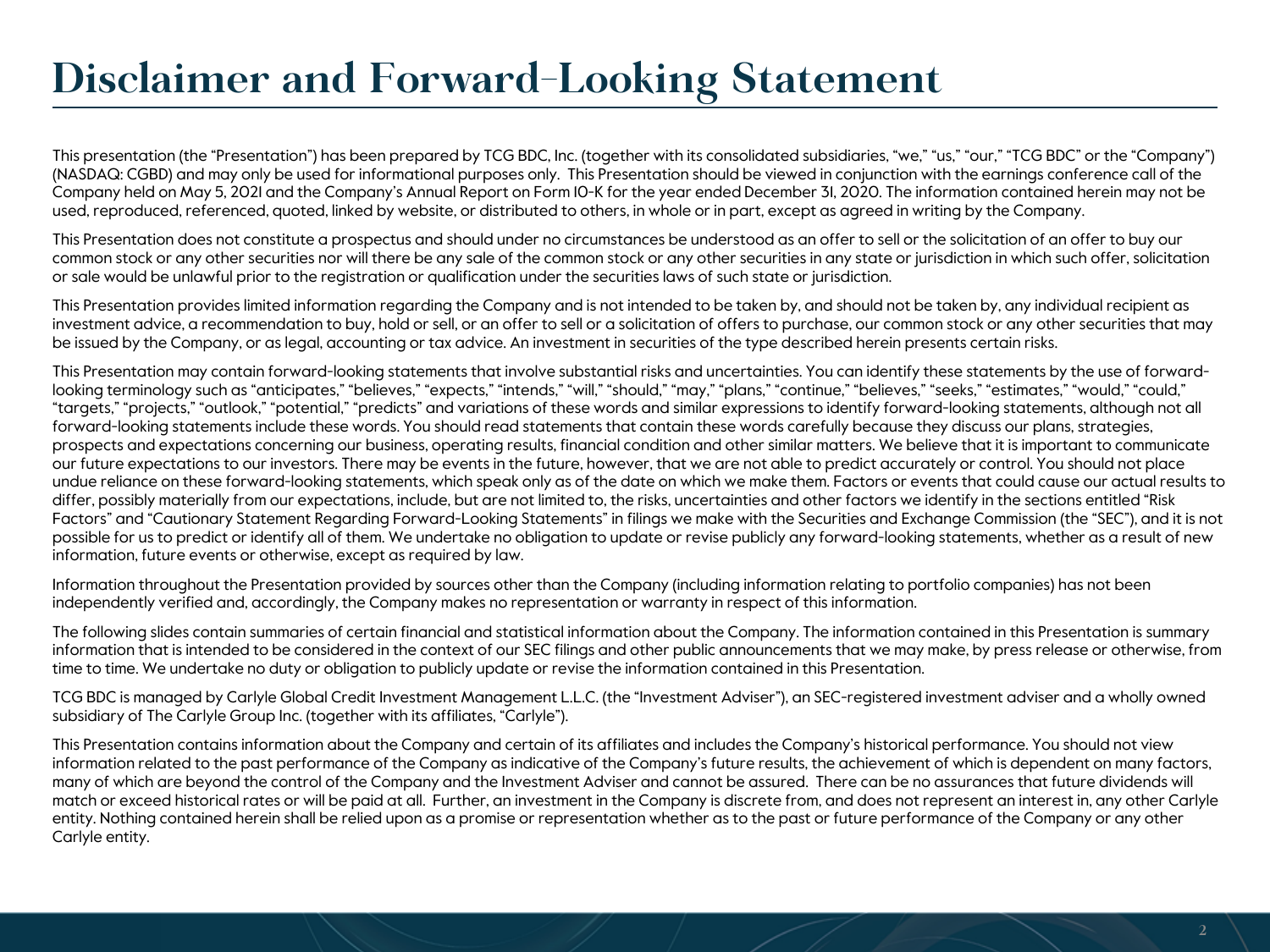## **TCG BDC Highlights**

| <b>TCG BDC</b><br><b>OVERVIEW</b>                           | Middle-market lending oriented BDC externally managed by The Carlyle Group <sup>(1)</sup><br>Current market capitalization of \$754 million <sup>(2)</sup> (NASDAQ listed; ticker: CGBD)<br>Consistent track record of delivering sustainable income to shareholders, with<br>earnings well in excess of base dividend and upside provided by regular recurring<br>supplemental dividends |
|-------------------------------------------------------------|-------------------------------------------------------------------------------------------------------------------------------------------------------------------------------------------------------------------------------------------------------------------------------------------------------------------------------------------------------------------------------------------|
| <b>INVESTMENT</b><br><b>STRATEGY</b>                        | Directly originate private credit investments with a focus on U.S. private equity<br>finance<br>Maintain appropriately diversified, defensively constructed portfolio of primarily<br>senior secured debt instruments<br>Utilize Carlyle's extensive platform resources to generate differentiated results for<br>shareholders                                                            |
| <b>BENEFITS OF</b><br><b>CARLYLE</b>                        | Founded in 1987, Carlyle is a leading global alternative asset manager with \$260bn<br>of AUM<br>Carlyle's Global Credit segment, with \$59bn of AUM, has a 20-year track record of<br>successful leveraged finance market investing<br>Carlyle's broad capabilities, scaled capital base, and depth of expertise create<br>sustainable competitive advantages across market environments |
| <b>DEFENSIVELY</b><br><b>POSITIONED</b><br><b>PORTFOLIO</b> | Well-diversified by issuer and industry: top IO borrowers and top 3 industries are I9%<br>and 24% of exposure, respectively<br>Heavily concentrated in first lien loans, of which 90% contain a financial covenant<br>Approximately half the exposure of broader markets to cyclical industries                                                                                           |

Source: The Carlyle Group. As of March 31, 2021 unless otherwise stated.<br>(I) TCG BDC is externally managed by the Investment Adviser, which is a wholly-owned subsidiary of The Carlyle Group. (2) As of May 3, 2021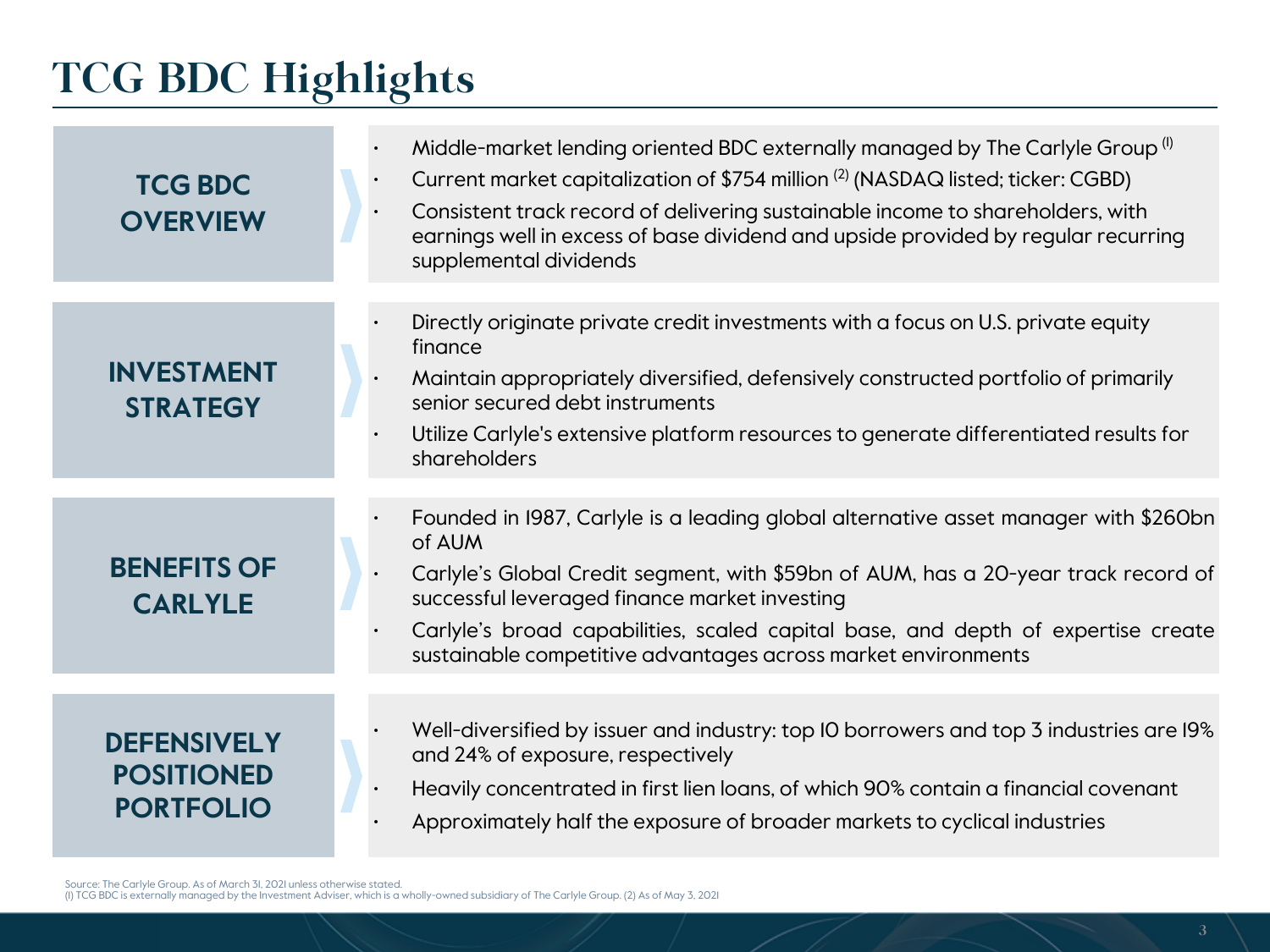### **Q1 2021 Quarterly Results**

| <b>First</b><br>Quarter<br><b>Results</b> | Net investment income was \$0.36 per common share, net of the preferred dividend,<br>comfortably covering the regular quarterly dividend of \$0.32<br>Tightening market yields and continued improvement in credit performance resulted<br>$\bullet$<br>in net realized/unrealized gains of \$15 million, or \$0.29 per share<br>NAV per common share increased 2.0% to \$15.70 at IQ2I from \$15.39 at 4Q20<br>$\bullet$<br>Total non-accruals were essentially flat at 3.3% of total investments at fair value<br>$\bullet$ |
|-------------------------------------------|-------------------------------------------------------------------------------------------------------------------------------------------------------------------------------------------------------------------------------------------------------------------------------------------------------------------------------------------------------------------------------------------------------------------------------------------------------------------------------------------------------------------------------|
|                                           |                                                                                                                                                                                                                                                                                                                                                                                                                                                                                                                               |
|                                           | Total investments at fair value of \$1.8 billion at IQ2I, up slightly as compared to 4Q20<br>$\bullet$                                                                                                                                                                                                                                                                                                                                                                                                                        |
| Portfolio &<br>Investment                 | Net portfolio fundings in IQ2I totaled \$3 million, with new investment activity of \$151<br>million, repayments of \$73 million and strategic sales of \$76 million                                                                                                                                                                                                                                                                                                                                                          |
| <b>Activity</b>                           | Weighted average yield of new investments was 8.4%, compared to 7.8% for those<br>that were repaid or sold                                                                                                                                                                                                                                                                                                                                                                                                                    |
|                                           | Positive portfolio risk rating migration and no new non-accruals<br>$\bullet$                                                                                                                                                                                                                                                                                                                                                                                                                                                 |
|                                           | Paid IQ2I regular dividend of \$0.32 plus a supplemental dividend of \$0.05 per share,<br>resulting in a LTM dividend yield of 9.4% based on quarter-end NAV                                                                                                                                                                                                                                                                                                                                                                  |
| Dividend &<br>Capital                     | Declared 2Q2I regular dividend of \$0.32 plus a supplemental dividend of \$0.04 per<br>$\bullet$<br>share                                                                                                                                                                                                                                                                                                                                                                                                                     |
| <b>Activity</b>                           | Share repurchases in IQ2I totaled 0.5 million shares for \$5.6 million, contributing<br>$\bullet$<br>\$0.03 per share of accretion to net asset value                                                                                                                                                                                                                                                                                                                                                                         |
|                                           | IQ2I net financial leverage of I.04x, essentially flat to 4Q20 and at the lower end of<br>I.Ox-I.4x target range                                                                                                                                                                                                                                                                                                                                                                                                              |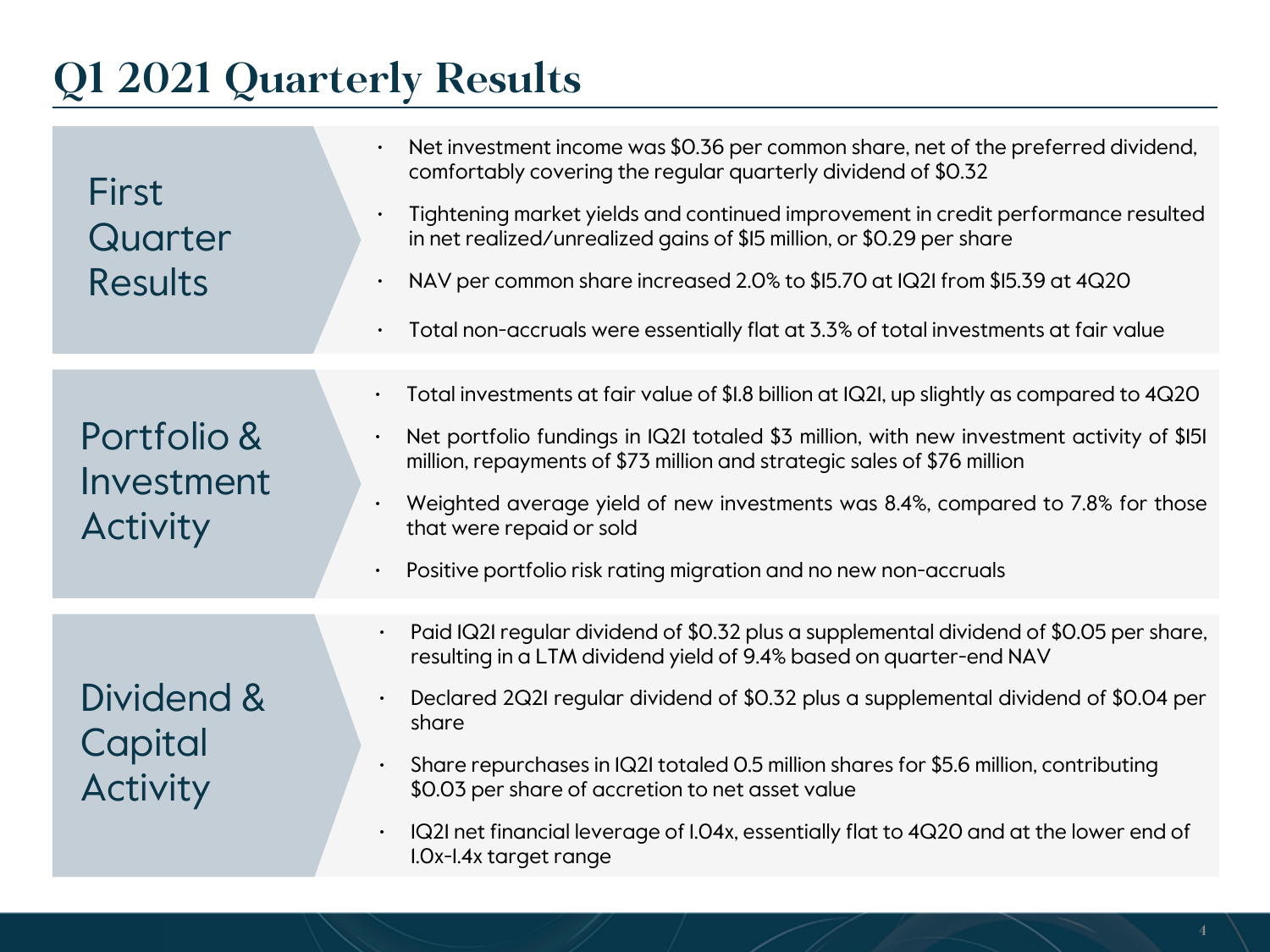### **Portfolio Highlights**

| Total Investments and Commitments (\$mm)         | \$1,991      |
|--------------------------------------------------|--------------|
| Unfunded Commitments <sup>(I)</sup> (\$mm)       | \$149        |
| Total Investments at Fair Value (\$mm)           | \$1,842      |
| Yield of Debt Investments at Cost $(2)$ (%)      | 7.63%        |
| Yield of Debt Investments at Fair Value $(2)(%)$ | 7.99%        |
| Number of Investments                            | 164          |
| Number of Portfolio Companies                    | 119          |
| Floating / Fixed $(3)$ (%)                       | 99.1% / 0.9% |



First Lien Debt (excluding First Lien/Last Out) **First Lien/Last Out Debt** Second Lien Debt Equity Investments **Investment Funds** 



**High Tech Industries Business Services** Healthcare & Pharmaceuticals Software Aerospace & Defense Telecommunications Banking, Finance, Insurance & Real Estate **Tale Investment Funds** All Others



Note: Totals may not sum due to rounding. (I) Excludes the Company's commitments to fund capital to Middle Market Credit Fund, LLC ("Credit Fund"), which is not consolidated with the Company. (2) Weighted average yields of investments include the effect of accretion of discounts and amortization of premiums and are based on interest rates as of period end. Actual yields earned over the life of each investment could differ materially from the above. Weighted average yields for TCG BDC do not include TCG BDC's investment in Credit Fund or Credit Fund II. (3) % of fair value of first and second lien debt.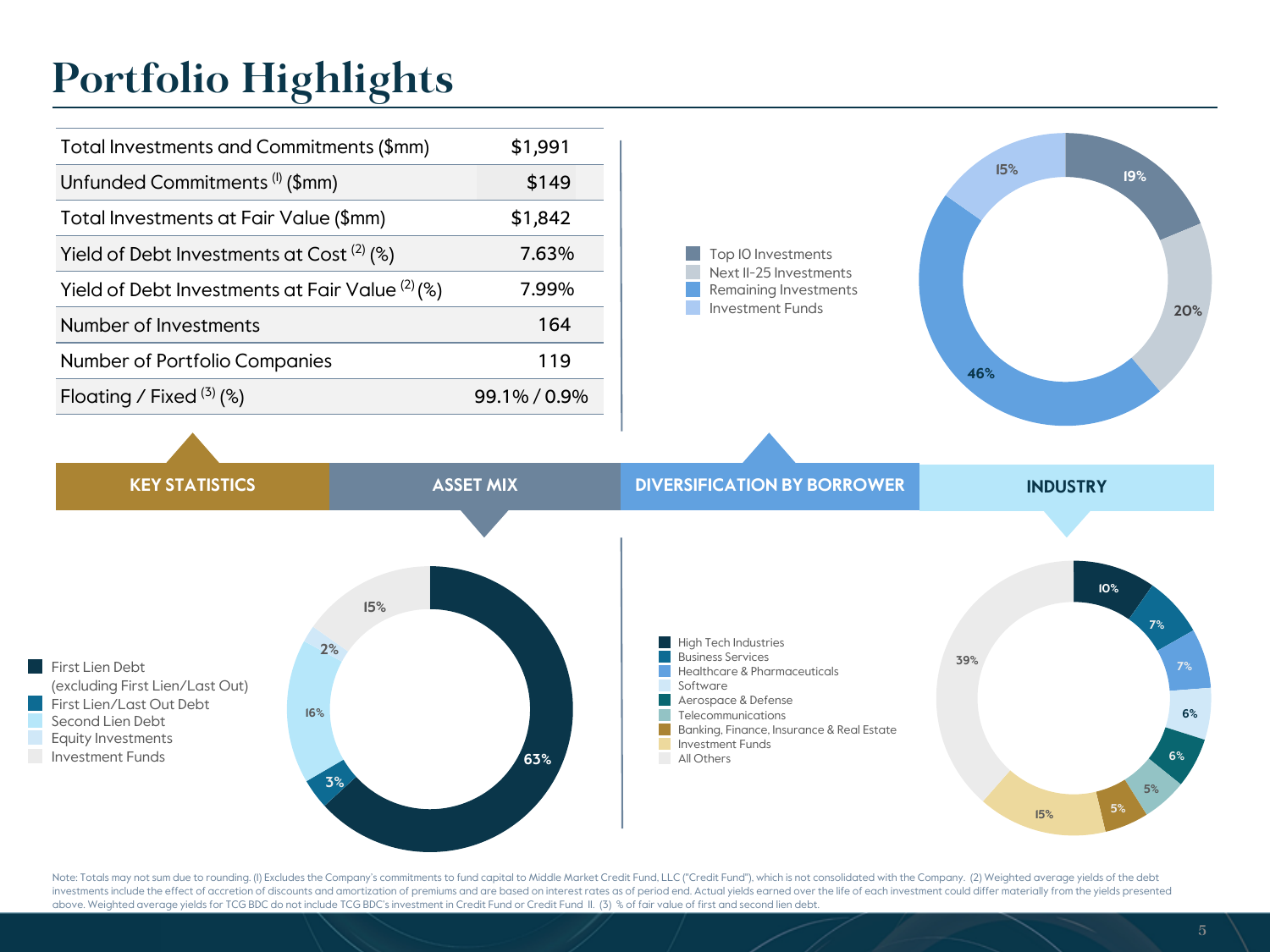### **Financial Performance Summary**

| (Dollar amounts in thousands, except per share data)                                  | QI 2020                 | Q2 2020     | Q3 2020     |    | Q4 2020     |            | QI 2021     |
|---------------------------------------------------------------------------------------|-------------------------|-------------|-------------|----|-------------|------------|-------------|
| Key Metrics per Common Share                                                          |                         |             |             |    |             |            |             |
| Net Investment Income <sup>(I)</sup>                                                  | \$<br>$0.42 \text{ } $$ | $0.38$ \$   | $0.36$ \$   |    | $0.38$   \$ |            | 0.36        |
| Net Realized & Unrealized Gains (Losses)                                              | (2.57)                  | 0.61        | 0.22        |    | 0.28        |            | 0.29        |
| Net Income (Loss)                                                                     | (2.15)                  | 0.99        | 0.58        |    | 0.66        |            | 0.65        |
| <b>Dividends Paid</b>                                                                 | 0.37                    | 0.37        | 0.37        |    | 0.36        |            | 0.37        |
| Impact of Share Repurchases                                                           | 0.14                    |             |             |    | 0.08        |            | 0.03        |
| <b>Net Asset Value</b>                                                                | \$<br>$14.18$ \$        | 14.80       | \$<br>15.01 | S. | 15.39       | $\vert$ \$ | 15.70       |
| Common Shares Outstanding (in thousands)                                              |                         |             |             |    |             |            |             |
| Weighted Average Shares Outstanding for the Period                                    | 59,588                  | 56,309      | 56,309      |    | 55,961      |            | 55,039      |
| Shares Outstanding at End of Period                                                   | 56,309                  | 56,309      | 56,309      |    | 55,320      |            | 54,809      |
| Portfolio Highlights                                                                  |                         |             |             |    |             |            |             |
| <b>Total Investments at Fair Value</b>                                                | \$2,024,277             | \$1,907,555 | \$1,948,173 |    | \$1,825,749 |            | \$1,841,634 |
| Number of Portfolio Companies                                                         | 110                     | 111         | 114         |    | 117         |            | 119         |
| Average Size of Investment in Portfolio Company<br>(Notional) $(2)$                   | \$20,337                | \$18,380    | \$18,380    |    | \$16,200    |            | \$16,389    |
| Weighted Average all-in Yield on Debt Investments at<br>Amortized Cost <sup>(3)</sup> | 7.74%                   | 7.34%       | 7.44%       |    | 7.57%       |            | 7.63%       |
| Weighted Average all-in Yield on Debt Investments at<br>Fair Value <sup>(3)</sup>     | 8.56%                   | 7.90%       | 7.94%       |    | 8.01%       |            | 7.99%       |
| <b>Financial Position (at Quarter End)</b>                                            |                         |             |             |    |             |            |             |
| <b>Net Assets</b>                                                                     | \$798,534               | \$883,304   | \$895,222   |    | \$901,363   |            | \$910,520   |
| Debt                                                                                  | 1,262,960               | 1,035,799   | 1,074,806   |    | 983,923     |            | 945,475     |
| Net Financial Leverage <sup>(4)</sup>                                                 | 1.58x                   | 1.17x       | 1.20x       |    | 1.06x       |            | 1.04x       |
| Statutory Debt To Equity <sup>(5)</sup>                                               | 1.58x                   | 1.31x       | 1.33x       |    | 1.21x       |            | 1.16x       |

Note: The net asset value per share and dividends declared per share are based on the common shares outstanding at each respective quarter-end. Net investment income per common share and net change in realized and unrealized appreciation (depreciation) per common share are based on the weighted average number of common shares outstanding for the period. (I) Net of the preferred dividend. (2) Excludes equity investments. (3) Weighted average yi effect of accretion of discounts and amortization of premiums and are based on interest rates as of each respective period end. Actual yields earned over the life of each investment could differ materially from the yields Net of excess cash held at period end and reflects cumulative convertible preferred securities as equity. (5) Reflects cumulative convertible preferred securities as debt. These securities are considered "senior securities calculating asset coverage pursuant to the Investment Company Act.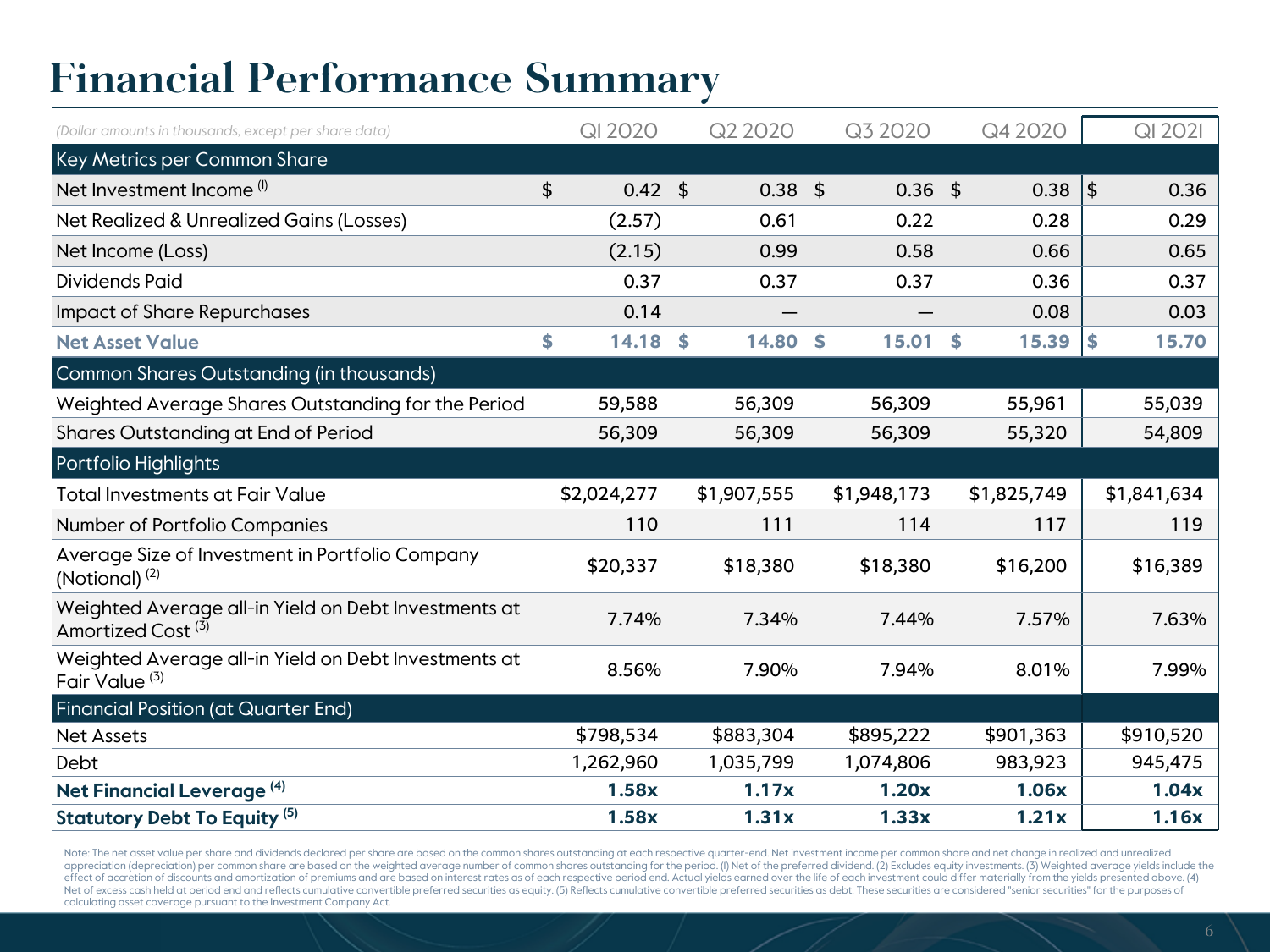### **Origination Activity Detail**

| (Dollar amounts in thousands and based on par/principal) | <b>QI 2020</b> |    | Q2 2020    | Q3 2020      | Q4 2020           | <b>QI 2021</b> |
|----------------------------------------------------------|----------------|----|------------|--------------|-------------------|----------------|
| Originations and Net Investment Activity                 |                |    |            |              |                   |                |
| <b>Investment Fundings</b>                               | \$<br>328,119  | \$ | 63,080     | \$<br>60,826 | \$<br>256,675     | \$<br>151,422  |
| Unfunded Commitments, Net Change                         | (45,902)       |    | 13,630     | 7,706        | 24,184            | (356)          |
| <b>Sales and Repayments</b>                              | (288, 190)     |    | (264, 200) | (36, 441)    | $(400,016)^{(3)}$ | (149,050)      |
| <b>Net Investment Activity</b>                           | \$<br>(5, 973) | S. | (187, 490) | \$<br>32,091 | \$<br>(119, 157)  | \$<br>2,016    |
|                                                          |                |    |            |              |                   |                |
| Originations by Asset Type <sup>(I)</sup>                |                |    |            |              |                   |                |
| First Lien Debt (excluding First Lien/Last Out Debt)     | 43.9%          |    | 65.4%      | 99.4%        | 76.8%             | 65.0%          |
| First Lien/Last Out Debt                                 | $-$ %          |    | 33.2%      | $-9/0$       | 5.6%              | $-$ %          |
| Second Lien Debt                                         | 50.0%          |    | 0.6%       | $-$ %        | 17.2%             | 34.6%          |
| <b>Equity Investments</b>                                | 6.1%           |    | 0.8%       | 0.6%         | 0.5%              | 0.4%           |
|                                                          |                |    |            |              |                   |                |
| Total Investment Portfolio at Fair Value <sup>(2)</sup>  |                |    |            |              |                   |                |
| First Lien Debt (excluding First Lien/Last Out Debt)     | 73.0%          |    | 69.0%      | 69.0%        | 63.6%             | 63.2%          |
| First Lien/Last Out Debt                                 | 2.8%           |    | 4.1%       | 4.0%         | 3.4%              | 3.4%           |
| Second Lien Debt                                         | 13.6%          |    | 14.6%      | 14.8%        | 15.6%             | 16.3%          |
| <b>Equity Investments</b>                                | 1.5%           |    | 1.7%       | 1.7%         | 1.9%              | 1.9%           |
| <b>Investment Funds</b>                                  | 9.2%           |    | 10.6%      | 10.5%        | 15.5%             | 15.2%          |

Please refer to the Company's Form IO-Q for the quarter ended March 31, 2021 ("Form IO-Q") for more information. No assurance is given that the Company will continue to achieve comparable results.

(1) Excludes activity related to the Investment Funds. (2) At quarter end. (3) Includes sales of \$247 million to Credit Fund II at its formation.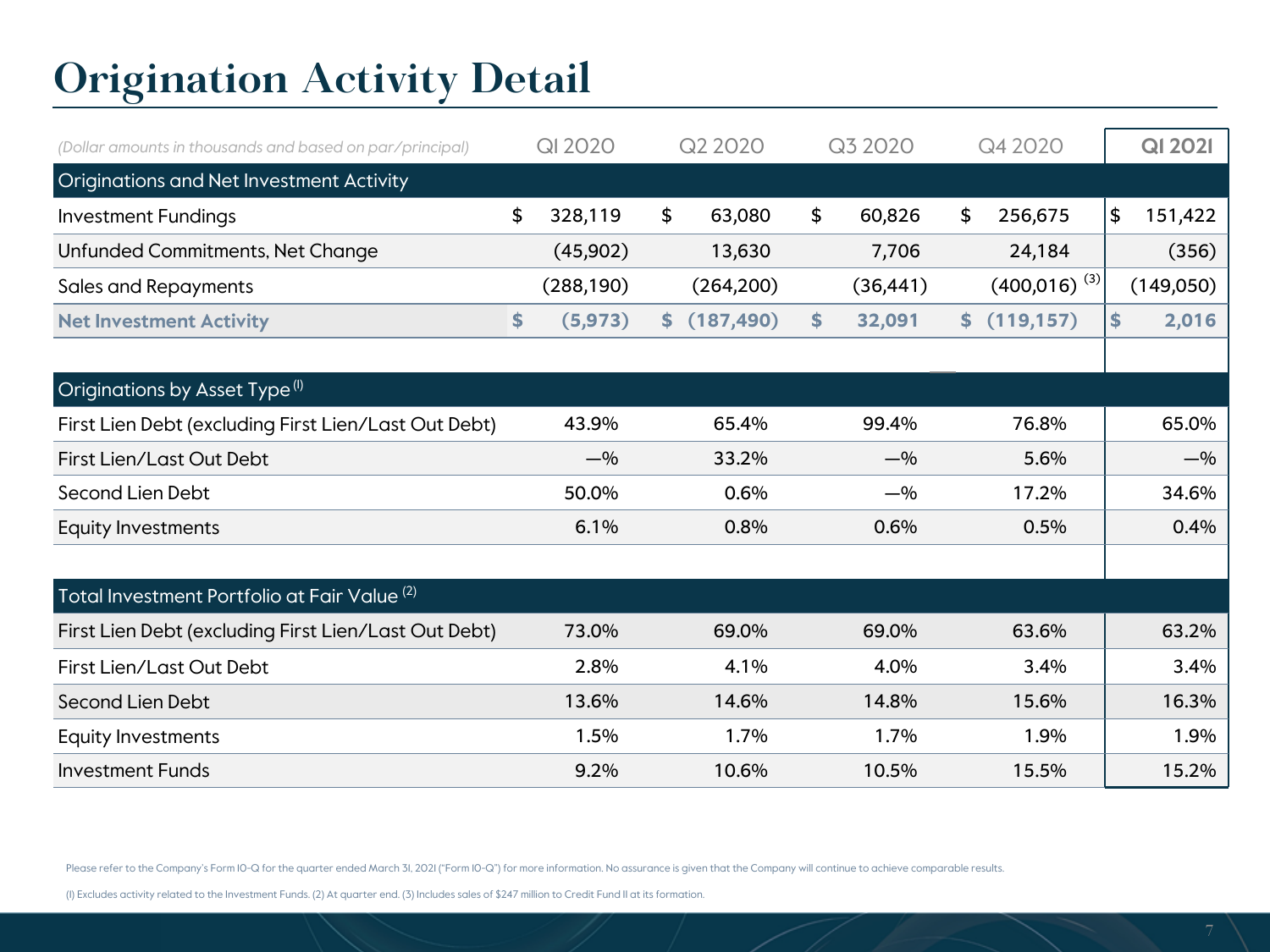### **Quarterly Operating Results Detail**

| (Dollar amounts in thousands)                        | <b>QI 2020</b> |    | Q2 2020     |                    | Q3 2020     |                    | Q4 2020 |               | QI 2021 |
|------------------------------------------------------|----------------|----|-------------|--------------------|-------------|--------------------|---------|---------------|---------|
| Investment Income                                    |                |    |             |                    |             |                    |         |               |         |
| Interest income                                      | \$<br>41,009   | \$ | 35,026 \$   |                    | $33,114$ \$ |                    | 32,242  | $\frac{1}{2}$ | 29,725  |
| Payment-In-Kind interest income                      | 643            |    | 1,202       |                    | 1,810       |                    | 1,821   |               | 2,125   |
| Income from Credit Funds                             | 6,549          |    | 5,500       |                    | 5,750       |                    | 6,478   |               | 7,528   |
| Other income                                         | 2,344          |    | 3,547       |                    | 2,110       |                    | 2,973   |               | 1,470   |
| <b>Total investment income</b>                       | \$<br>50,545   | S. | $45,275$ \$ |                    | 42,784 \$   |                    | 43,514  | \$            | 40,848  |
|                                                      |                |    |             |                    |             |                    |         |               |         |
| Expenses                                             |                |    |             |                    |             |                    |         |               |         |
| Management fees <sup>(I)</sup>                       | \$<br>7,386    | \$ | 7,065 \$    |                    | $7,134$ \$  |                    | 7,063   | \$            | 6,800   |
| Incentive fees $(2)$                                 | 5,086          |    | 4,667       |                    | 4,322       |                    | 4,480   |               | 4,257   |
| Interest expense and credit facility fees            | 12,769         |    | 10,231      |                    | 8,019       |                    | 8,562   |               | 7,494   |
| Other expenses                                       | 1,280          |    | 1,520       |                    | 1,688       |                    | 1,466   |               | 1,494   |
| Excise tax expense                                   | 52             |    | 100         |                    | 387         |                    | 34      |               | 124     |
| <b>Net expenses</b>                                  | \$<br>26,573   | \$ | 23,583      | $\mathbf{\hat{5}}$ | 21,550      | \$                 | 21,605  | S.            | 20,169  |
|                                                      |                |    |             |                    |             |                    |         |               |         |
| <b>Net investment income</b>                         | \$<br>23,972   | \$ | 21,692      | $\mathbf{\hat{S}}$ | 21,234      | $\mathbf{\hat{S}}$ | 21,909  | \$            | 20,679  |
| Net realized and change in unrealized gains (losses) | (145,072)      |    | 34,466      |                    | 12,374      |                    | 16,254  |               | 15,225  |
| Net income (loss)                                    | \$(121,100)    | \$ | 56,158      | $\mathbf{\hat{5}}$ | 33,608      | \$                 | 38,163  | \$            | 35,904  |

(I) Beginning October I, 2017, the base management fee is calculated at an annual rate of I.50% of the Company's gross assets, excluding cash and cash equivalents but including assets acquired through the use of leverage. August 6, 2018, the Company's Board of Directors approved a one-third (0.50%) reduction in the 1.50% annual base management fee rate charged by the Investment Adviser on assets financed using leverage in excess of I.Ox deb Effective July I, 2018, the reduced annual fee of I.00% applies to the average value of the Company's gross assets as of the end of the two most recently completed calendar quarters that exceeds the product of (i) 200% and value of the Company's net asset value at the end of the two most recently completed calendar quarters.

(2) Effective October 1, 2017, the Investment Adviser agreed to charge 17.5% instead of 20% with respect to the entire calculation of the incentive fee.

Note: There can be no assurance that we will continue to earn income at this rate and our income may decline. If our income declines, we may reduce the dividend we pay and the yield you earn may decline. Refer to the conso statements included in Part I, Item 1 of the Company's Form 10-Q for additional details.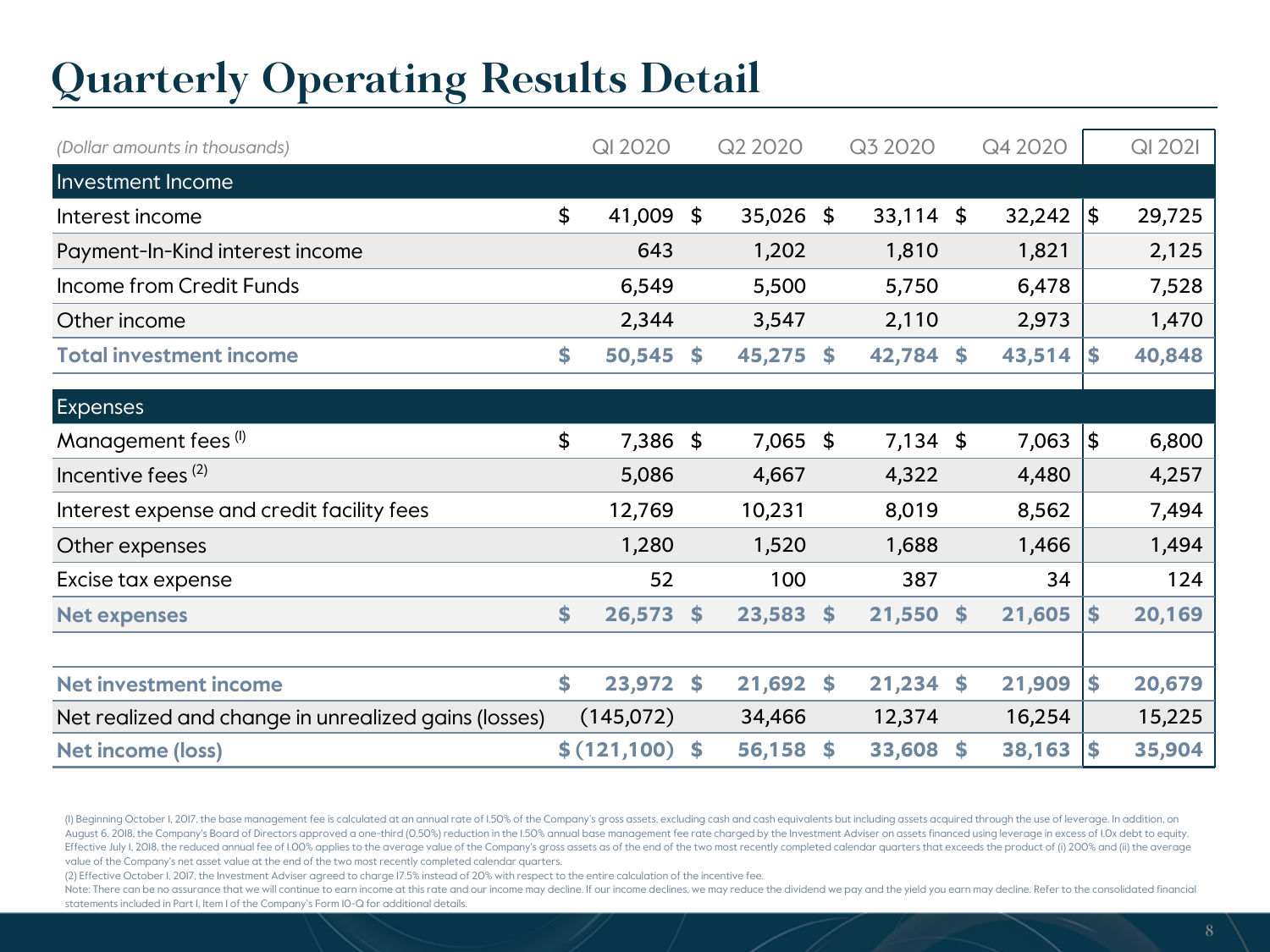## **Quarterly Balance Sheet Detail**

| (Dollar amounts in thousands, except per share data)                    | QI 2020          | Q2 2020                   | Q3 2020                 | Q4 2020       | QI 2021        |
|-------------------------------------------------------------------------|------------------|---------------------------|-------------------------|---------------|----------------|
| Assets                                                                  |                  |                           |                         |               |                |
| Investments-non-controlled/non-affiliated, at fair value                |                  | $$1,826,422$ $$1,692,073$ | \$1,737,044             | \$1,509,271   | \$1,528,400    |
| Investments-non-controlled/affiliated, at fair value                    |                  |                           |                         | 26,180        | 27,650         |
| Investments-controlled/affiliated, at fair value                        | 197,855          | 215,482                   | 211,129                 | 290,298       | 285,584        |
| Total investments, at fair value                                        | 2,024,277        | 1,907,555                 | 1,948,173               | 1,825,749     | 1,841,634      |
| Cash and cash equivalents                                               | 65,525           | 29,916                    | 37,088                  | 68,419        | 35,493         |
| Receivable for investment sold/repaid                                   | 15,655           | 53                        | 74                      | 4,313         | 1,192          |
| Deferred financing costs                                                | 4,026            | 3,749                     | 3,651                   | 3,633         | 3,502          |
| Interest Receivable from non-controlled/non-affiliated Investments      | 10,406           | 10,873                    | 12,791                  | 12,634        | 12,948         |
| Interest Receivable from non-controlled/affiliated Investments          |                  |                           |                         | 569           | 580            |
| Interest and Dividend Receivable from controlled/affiliated Investments | 6,350            | 5,589                     | 5,754                   | 6,480         | 7,925          |
| Prepaid expenses and other assets                                       | 587              | 899                       | 856                     | 816           | 813            |
| <b>Total assets</b>                                                     | \$2,126,826      | \$1,958,634               | \$2,008,387             | \$1,922,613   | \$1,904,087    |
| <b>Liabilities &amp; Net Assets</b>                                     |                  |                           |                         |               |                |
| Secured borrowings                                                      | \$<br>701,609 \$ | 474,386                   | 513,332 \$<br>- \$      | 347,949       | \$<br>309,397  |
| 2015-I Notes payable, net of unamortized debt issuance costs            | 446,351          | 446,413                   | 446,474                 | 446,536       | 446,598        |
| Senior Notes, net of unamortized debt issuance costs                    | 115,000          | 115,000                   | 115,000                 | 189,438       | 189,480        |
| Payable for investments purchased                                       | 24,345           | 61                        |                         | 809           | 12,818         |
| Interest and credit facility fees payable                               | 6,100            | 4,532                     | 3,405                   | 2,439         | 2,427          |
| Dividend payable                                                        | 20,824           | 21,379                    | 20,830                  | 19,892        | 20,280         |
| Base management and incentive fees payable                              | 12,333           | 11,572                    | 11,473                  | 11,549        | 11,047         |
| Administrative service fees payable                                     | 98               | 129                       | 85                      | 85            | 202            |
| Other accrued expenses and liabilities                                  | 1,632            | 1,858                     | 2,566                   | 2,553         | 1,318          |
| <b>Total liabilities</b>                                                | \$1,328,292      | \$1,075,330               | \$1,113,165             | \$1,021,250   | \$<br>993,567  |
| <b>Net assets</b>                                                       | \$.<br>798,534   | <sup>\$</sup><br>883,304  | $\mathbf{s}$<br>895,222 | \$<br>901,363 | 910,520<br>\$. |
| <b>Total liabilities &amp; net assets</b>                               | \$2,126,826      | \$1,958,634               | \$2,008,387             | \$1,922,613   | \$1,904,087    |
| <b>Net Asset Value Per Common Share</b>                                 | \$14.18          | \$14.80                   | \$15.01                 | \$15.39       | \$15.70        |

Please refer to the Company's Form 10-Q for more information.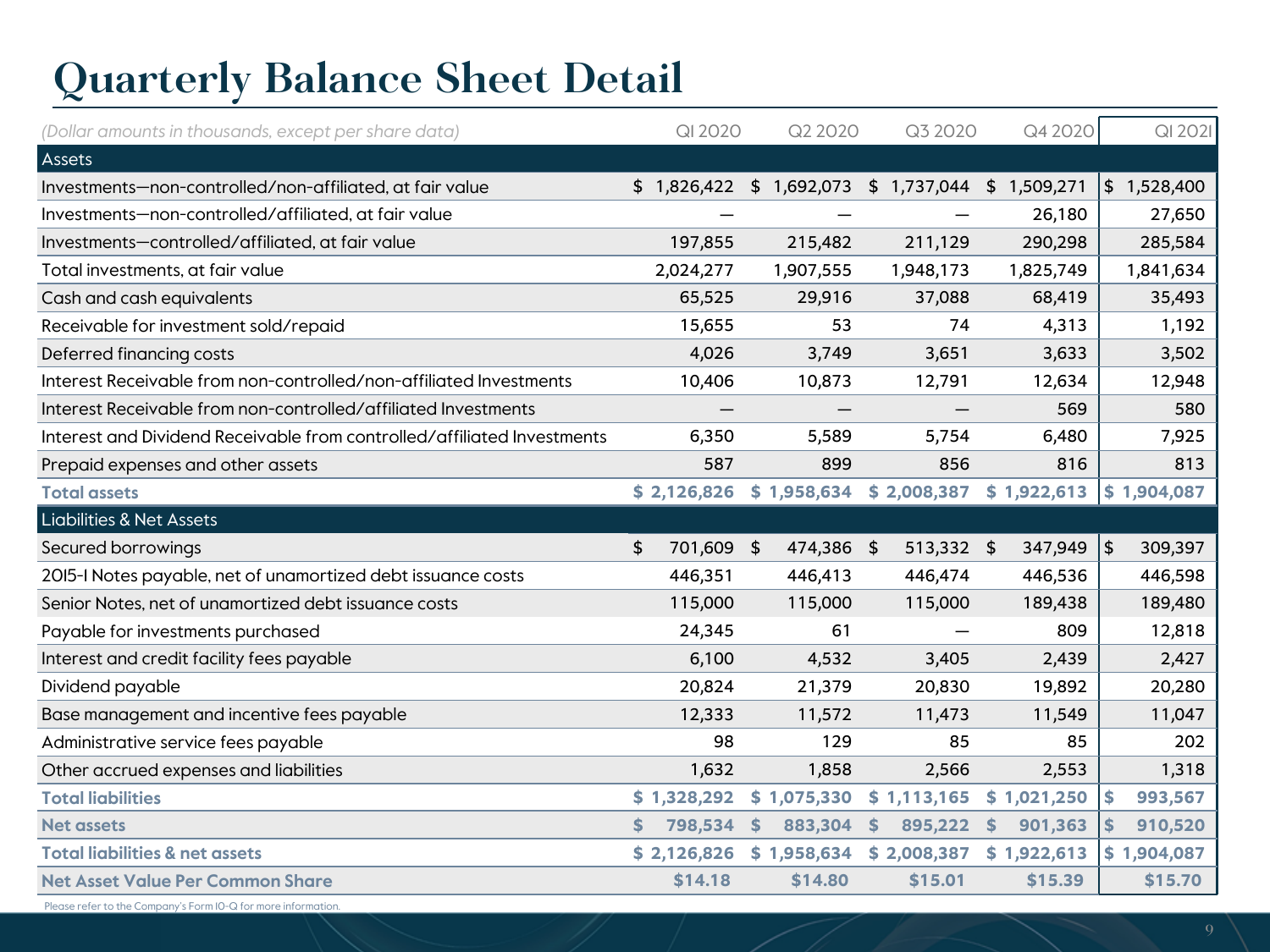### **Investment Funds Update (15% of TCG BDC Portfolio)**

| Total Investments and Commitments (\$mm)                   | \$1,061      |
|------------------------------------------------------------|--------------|
| Unfunded Commitments (\$mm)                                | \$77         |
| Total Investments at Fair Value (\$mm)                     | \$983        |
| Yield of Debt Investments $\left(\frac{8}{9}\right)^{(1)}$ | $6.1\%$      |
| Number of Investments                                      | 55           |
| First Lien Exposure $(\%)^{(2)}$                           | 97%          |
| Floating / Fixed $(\%)^{(3)}$                              | 97.3% / 2.7% |
| Dividend Yield to TCG BDC                                  |              |

### Key Statistics - Credit Fund **Portfolio Composition - Credit Fund**



| Total Investments and Commitments (\$mm)        | \$248        |
|-------------------------------------------------|--------------|
| Unfunded Commitments (\$mm)                     | \$0          |
| Total Investments at Fair Value (\$mm)          | \$248        |
| Yield of Debt Investments $(\%)$ <sup>(i)</sup> | 7.3%         |
| Number of Investments                           | 42           |
| First Lien Exposure $(\%)^{(2)}$                | 91%          |
| Floating / Fixed $(\%)^{(3)}$                   | 99.1% / 0.9% |
| Dividend Yield to TCG BDC                       | 13%          |

### Key Statistics - Credit Fund II **Portfolio Composition - Credit Fund II**



(I) Weighted average yields at cost of the debt investments include the effect of accretion of discounts and amortization of premiums and are based on interest rates as of period end. Actual yields earned over the life of investment could differ materially from the yields presented above. (2) First lien, excluding loans categorized as first lien last out, as a % of fair value. (3) % of fair value of first and second lien debt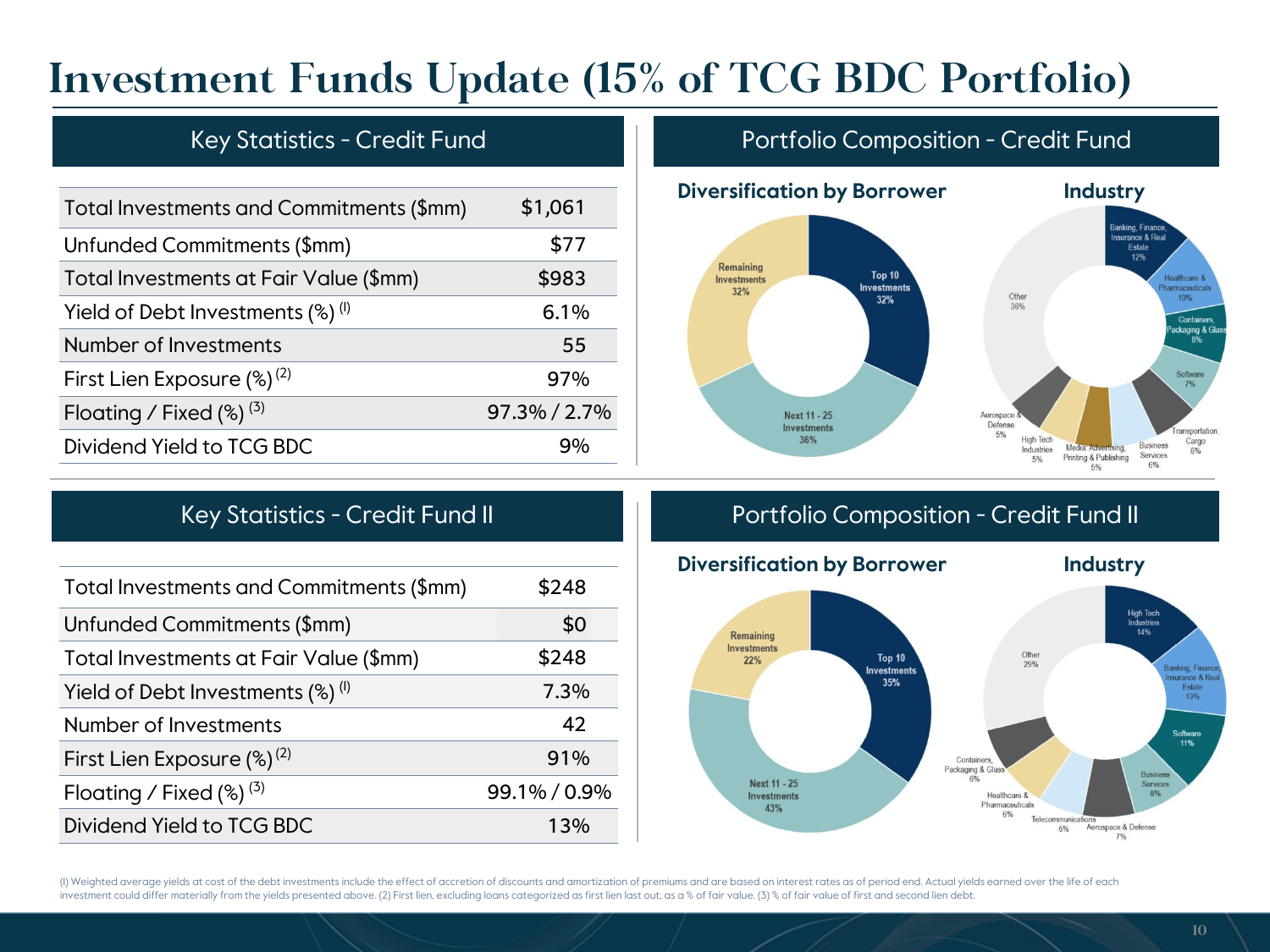### **Net Asset Value Per Share Bridge**





Note: The net asset value per share and dividends declared per share are based on the shares outstanding at each respective quarter-end. Net investment income per share and net change in realized and unrealized appreciation (depreciation) per share are based on the weighted average number of shares outstanding for the period. Net investment income is also net of the preferred dividend.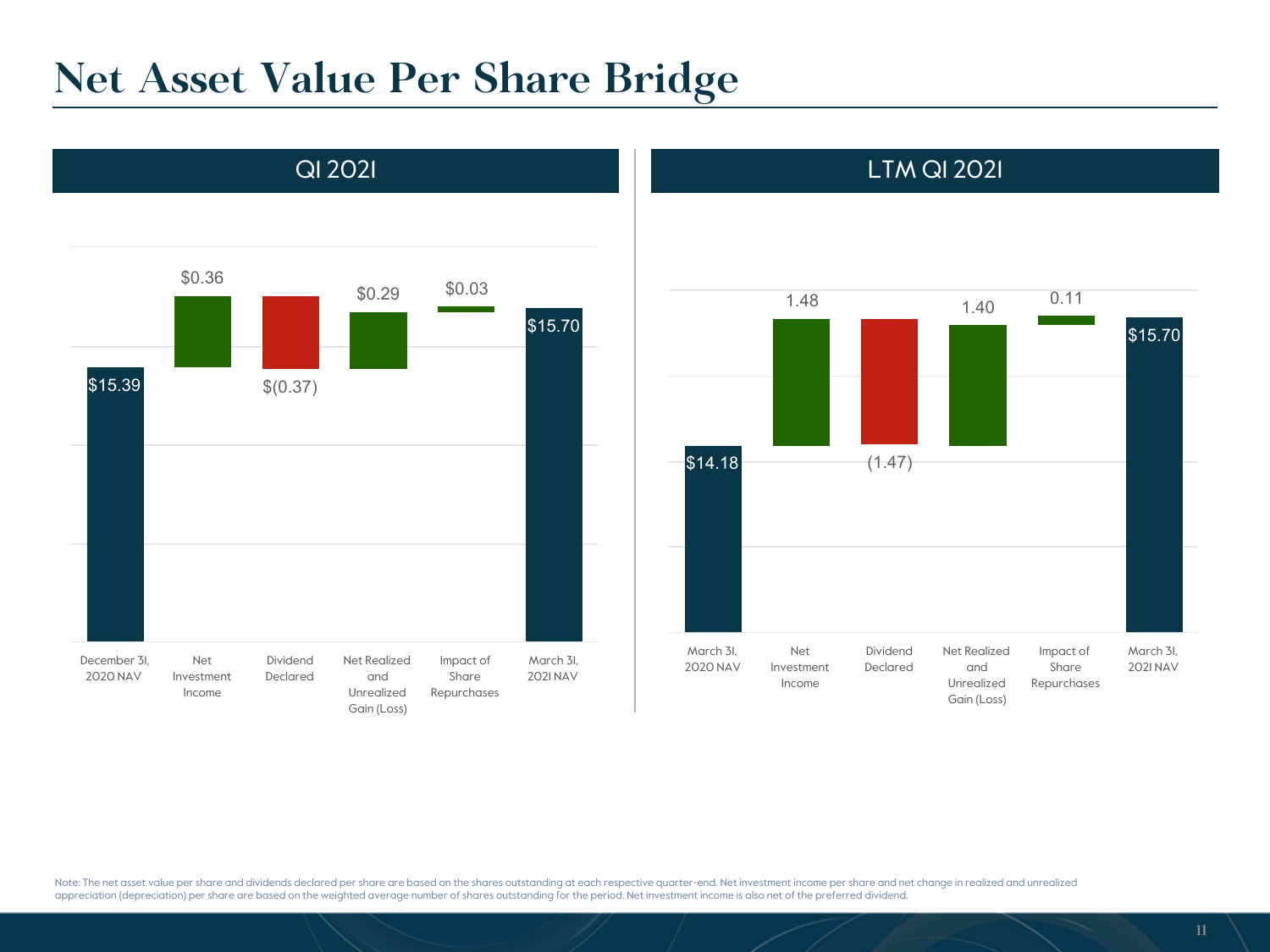### **Risk Rating Distribution**

• As of March 31, 2021, 4 borrowers were on non-accrual status, representing 3.3% of total investments at fair value and 5.4% at amortized cost.

| <b>Portfolio Risk Ratings</b> |                                         |                   |                 |   |                   |                 |     |                   |                 |
|-------------------------------|-----------------------------------------|-------------------|-----------------|---|-------------------|-----------------|-----|-------------------|-----------------|
| (Dollar amounts in millions)  | September 30, 2020<br>December 3I, 2020 |                   |                 |   |                   |                 |     | March 3I, 2021    |                 |
| <b>Internal Risk Rating</b>   |                                         | <b>Fair Value</b> | % of Fair Value |   | <b>Fair Value</b> | % of Fair Value |     | <b>Fair Value</b> | % of Fair Value |
|                               | \$                                      | 38.8              | $2.3\%$ \$      |   | 19.1              | 1.3%            | 1\$ | 19.1              | 1.3%            |
| 2                             |                                         | 1,201.4           | 70.2%           |   | 1,047.5           | 69.4%           |     | 1,097.9           | 71.9%           |
| 3                             |                                         | 380.8             | 22.3%           |   | 361.1             | 23.9%           |     | 324.9             | 21.3%           |
| 4                             |                                         | 48.9              | 2.9%            |   | 48.1              | 3.2%            |     | 49.6              | 3.2%            |
| 5                             |                                         | 40.9              | 2.4%            |   | 32.8              | 2.2%            |     | 34.5              | 2.3%            |
| <b>Total</b>                  |                                         | 1,710.8           | 100.0%          | S | 1,508.6           | 100.0%          |     | 1,526.0           | 100.0%          |

| <b>Rating</b> | Definition                                                                                                                                                                                                                                                                                                                                                                                                          |
|---------------|---------------------------------------------------------------------------------------------------------------------------------------------------------------------------------------------------------------------------------------------------------------------------------------------------------------------------------------------------------------------------------------------------------------------|
|               | Borrower is operating above expectations, and the trends and risk factors are generally favorable.                                                                                                                                                                                                                                                                                                                  |
|               | Borrower is operating generally as expected or at an acceptable level of performance. The level of risk to our initial cost<br>bases is similar to the risk to our initial cost basis at the time of origination. This is the initial risk rating assigned to all new<br>borrowers.                                                                                                                                 |
| 3             | Borrower is operating below expectations and level of risk to our cost basis has increased since the time of<br>origination. The borrower may be out of compliance with debt covenants. Payments are generally current although there<br>may be higher risk of payment default.                                                                                                                                     |
|               | Borrower is operating materially below expectations and the loan's risk has increased materially since origination. In<br>addition to the borrower being generally out of compliance with debt covenants, loan payments may be past due, but<br>generally not by more than I2O days. It is anticipated that we may not recoup our initial cost basis and may realize a loss of<br>our initial cost basis upon exit. |
| 5             | Borrower is operating substantially below expectations and the loan's risk has increased substantially since origination.<br>Most or all of the debt covenants are out of compliance and payments are substantially delinquent. It is anticipated that we<br>will not recoup our initial cost basis and may realize a substantial loss of our initial cost basis upon exit.                                         |
|               |                                                                                                                                                                                                                                                                                                                                                                                                                     |